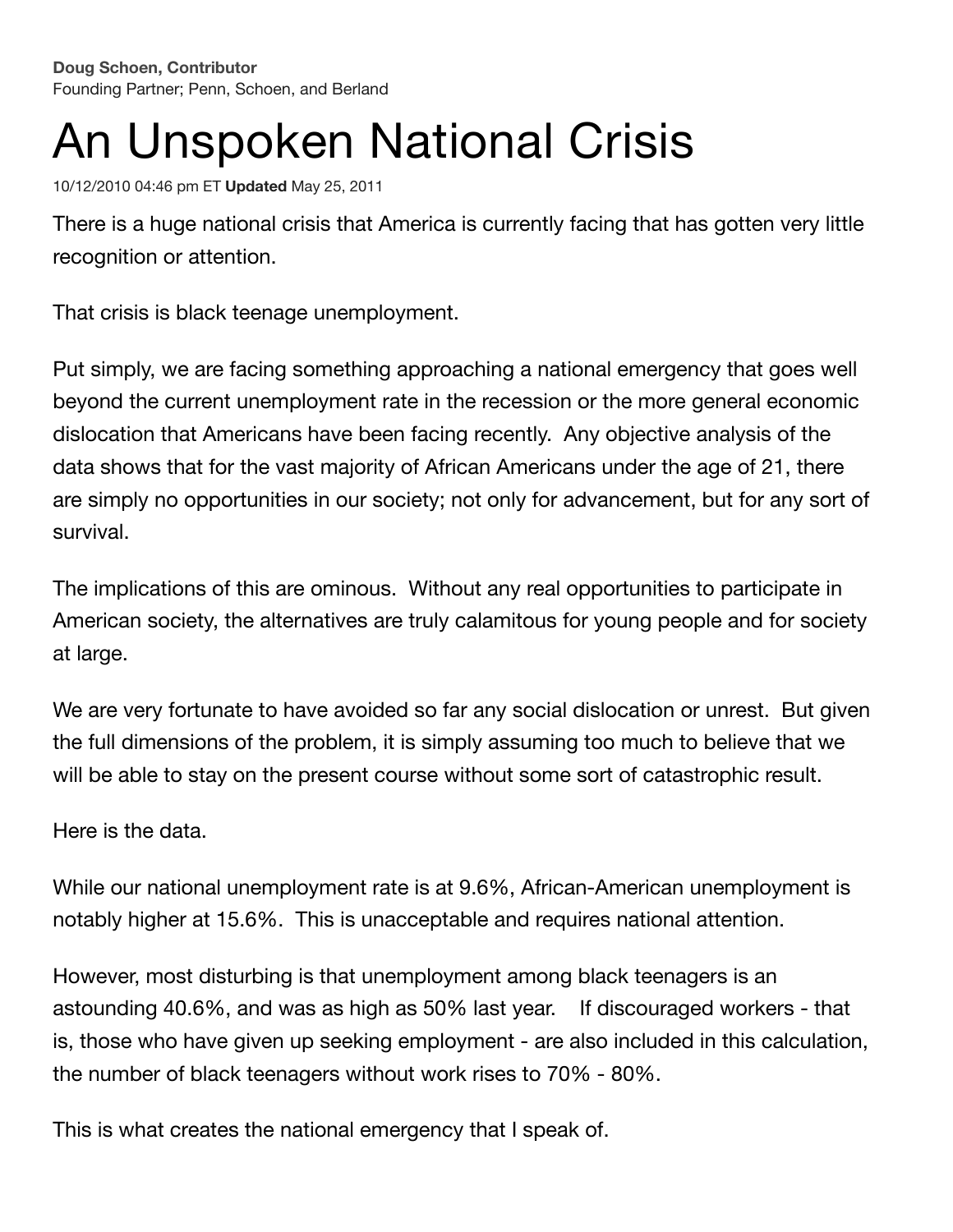African Americans have long had the most limited job prospects of any ethnic or racial group in America. The black unemployment rate has been about 6.6% higher than the white unemployment rate since 1972. During a recession, when the likelihood of being unemployed increases 1% for whites, it increases 1.5% for blacks. The fact that the economy is not recovering as quickly as everyone hoped it would makes the situation only worse for blacks, and even worse still for black teenagers.

President Obama, the Democrats and the Republicans have all said nothing about this crisis. They are all participating in a conspiracy of silence regarding one of the central challenges facing our nation. But ignoring the severity of the problem does not make it go away; arguably, it makes it worse.

Having lower-income African Americans without work at the rates we currently see is a national embarrassment and indeed a crisis. Put another way, if there was urgency in bailing out big financial institutions, banks and car companies, how then do we say we cannot bail out our children, people who have had no opportunities for their entire lives? Indeed, with the recent celebration of the 47th anniversary of Martin Luther King's "I have a dream" speech, it is sad to have to realize that for so many African American youths in America, there is no dream, and there is no chance.

America needs a bold, national initiative to combat black teenage unemployment. This initiative has to be broad based and include people of all ideologies and all political persuasions.

What specifically needs to be done to address this national emergency?

It is clear that we have to take off our ideological blinders and consider ideas from the left and the right if we are to succeed.

First, we need a greater commitment to education and job training to better prepare and qualify people to work. The so-called shovel-ready projects that stimulus funds have gone to have not produced real construction work. While the current discussion on improving education is mostly about charter schools and vouchers that emphasize choice, we should instead focus on improving our trade and vocational schools so that people can learn the skills needed to work. Charter schools provide minorities with a better education and put them on a path to continue their education longer, but more importantly, trade and vocational schools would prepare minority teenagers for jobs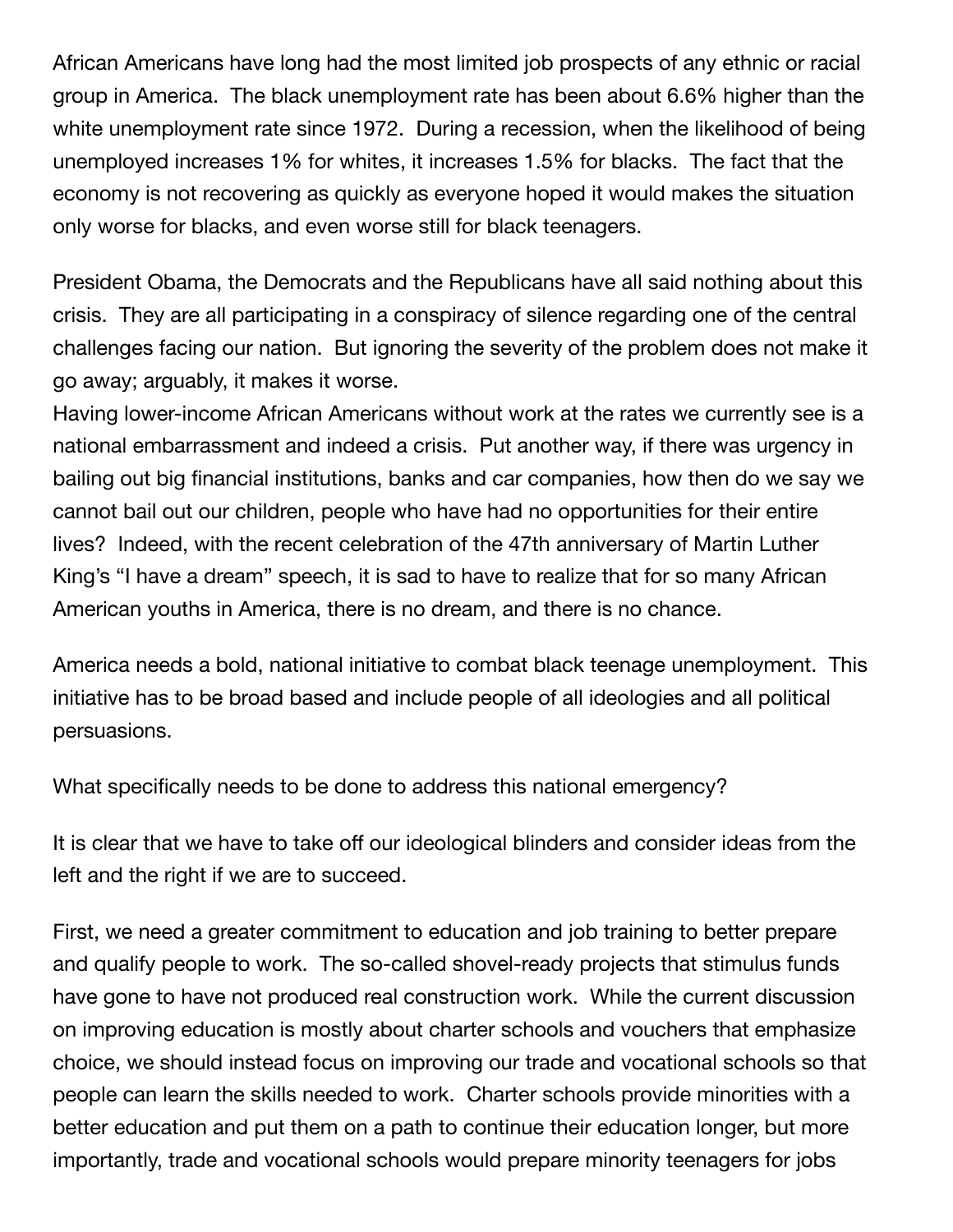that exist in IT, green businesses and other emerging areas. Vocational schools have ties to jobs in the fields for which the students are being trained, and would provide teenagers with an opportunity to have ongoing relationships with future employers. We must also encourage high schools to form private and public partnerships with local businesses specifically to offer job opportunities to minorities.

We should increase funding for minority-serving institutions and universities so that these teens are exposed to quality education beyond high school, which will offer them more job opportunities and make them more qualified for a diverse range of higherpaying jobs. We must develop targeted workforce development programs that place black workers into pipelines that lead to higher-paying industry sectors.

Further, we should provide blacks with opportunities for entrepreneurship and encourage entrepreneurship in minority areas. Business growth centers should be established in minority areas that offer business training, financial literacy instruction, mentoring, management counseling, financing and contract negotiation. Assistance must also be available in minority areas to facilitate access to funding available from Federal government programs and the private sector.

Jack Kemp understood that minorities often don't have as much access to the same opportunities that are available to whites that would allow them to prosper economically. In 2008, Kemp said that "By giving people access to capital and allowing them to take ownership of assets, entrepreneurship will be encouraged and the cycle of poverty can begin to be broken. All persons should have the opportunity to go as high as their merit and determination can carry them."